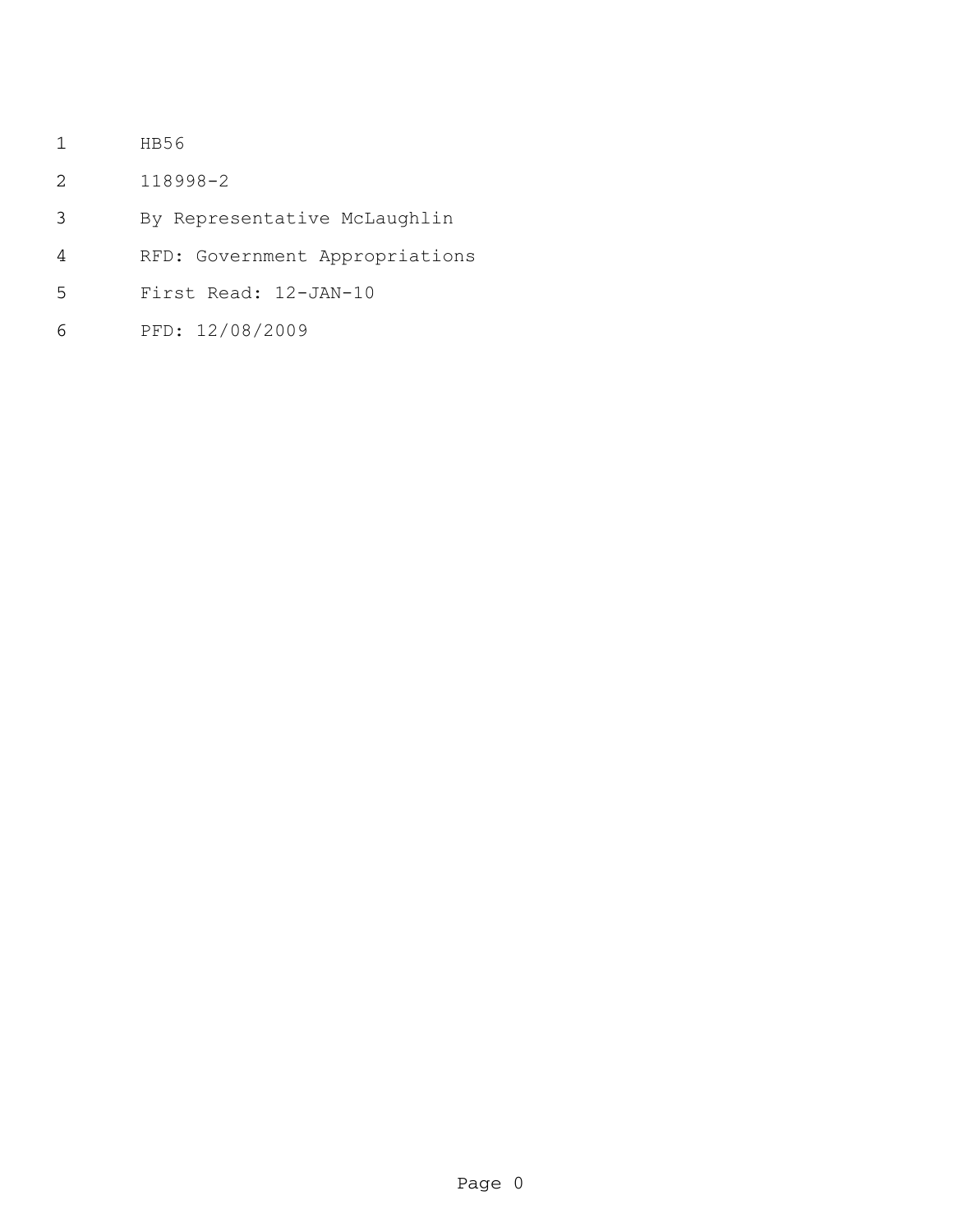| $\mathbf 1$ | <b>ENGROSSED</b>                                                      |
|-------------|-----------------------------------------------------------------------|
| 2           |                                                                       |
| 3           |                                                                       |
| 4           | A BILL                                                                |
| 5           | TO BE ENTITLED                                                        |
| 6           | AN ACT                                                                |
| 7           |                                                                       |
| 8           | To provide for an additional circuit judgeship in                     |
| $\mathsf 9$ | the Twenty-seventh Judicial Circuit comprised of Marshall             |
| 10          | County; and to provide for the election of the judge under            |
| 11          | certain conditions.                                                   |
| 12          | BE IT ENACTED BY THE LEGISLATURE OF ALABAMA:                          |
| 13          | Section 1. There is created an additional circuit                     |
| 14          | judgeship for the Twenty-seventh Judicial Circuit which shall         |
| 15          | be designated Circuit Judgeship Number 3. The additional              |
| 16          | judgeship is conditioned upon adoption of a resolution by the         |
| 17          | Marshall County Commission to provide the necessary funding           |
| 18          | for the first $\frac{12}{24}$ months for compensation and benefits of |
| 19          | the judge filling the additional circuit judgeship, a judicial        |
| 20          | assistant, and a court reporter for the judge.                        |
| 21          | Section 2. (a) Circuit Judgeship Number 3 shall be                    |
| 22          | filled at the general election held in November 2012, provided        |
| 23          | the judgeship has been precleared under Section 5 of the              |
| 24          | Voting Rights Act of 1965, 42 U.S.C. \$1973c and the Marshall         |
| 25          | County Commission has adopted a resolution pursuant to Section        |
| 26          | 1.                                                                    |
|             |                                                                       |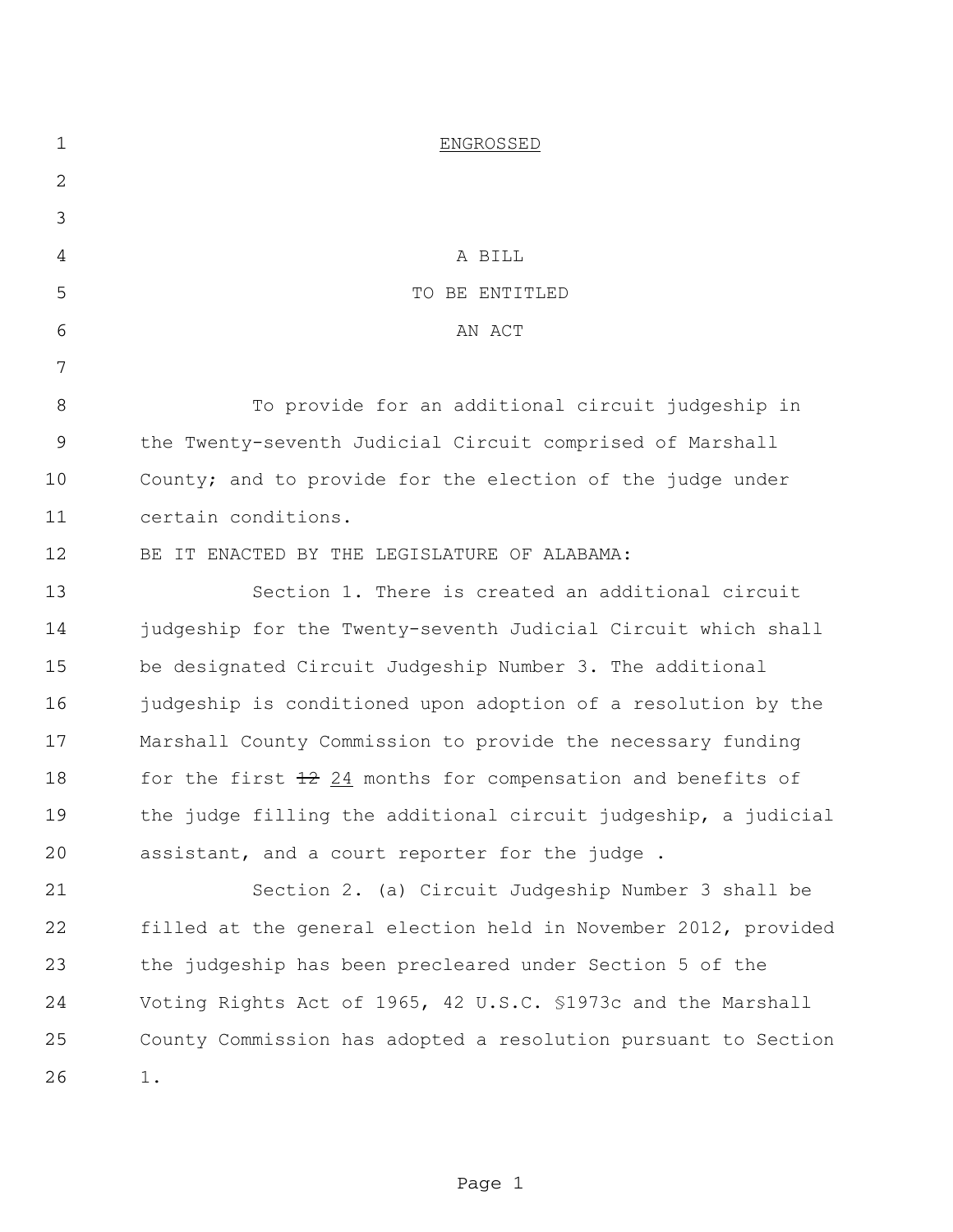(b) The first judge elected to the additional circuit judgeship pursuant to this act shall serve for a six-year term, holding office from the first Monday following the second Tuesday in January after the general election at which that judge is elected.

 (c) The judge elected to the additional circuit judgeship pursuant to this act shall have and shall exercise all the jurisdiction, power, rights, and authority and shall possess all of the qualifications, perform all of the duties, and shall be subject to all of the responsibilities and duties of the office to which other circuit judges are subject.

 Section 3. The annual compensation of the circuit 13 judges elected pursuant to this act shall be in accordance with Chapter 10A of Title 12, Code of Alabama 1975, including, but not limited to, the provision that no circuit judge first elected or appointed to office after October 1, 2001, shall be provided a salary supplement or expense allowance.

 Section 4. This act shall become effective immediately following its passage and approval by the Governor, or its otherwise becoming law.

Page 2